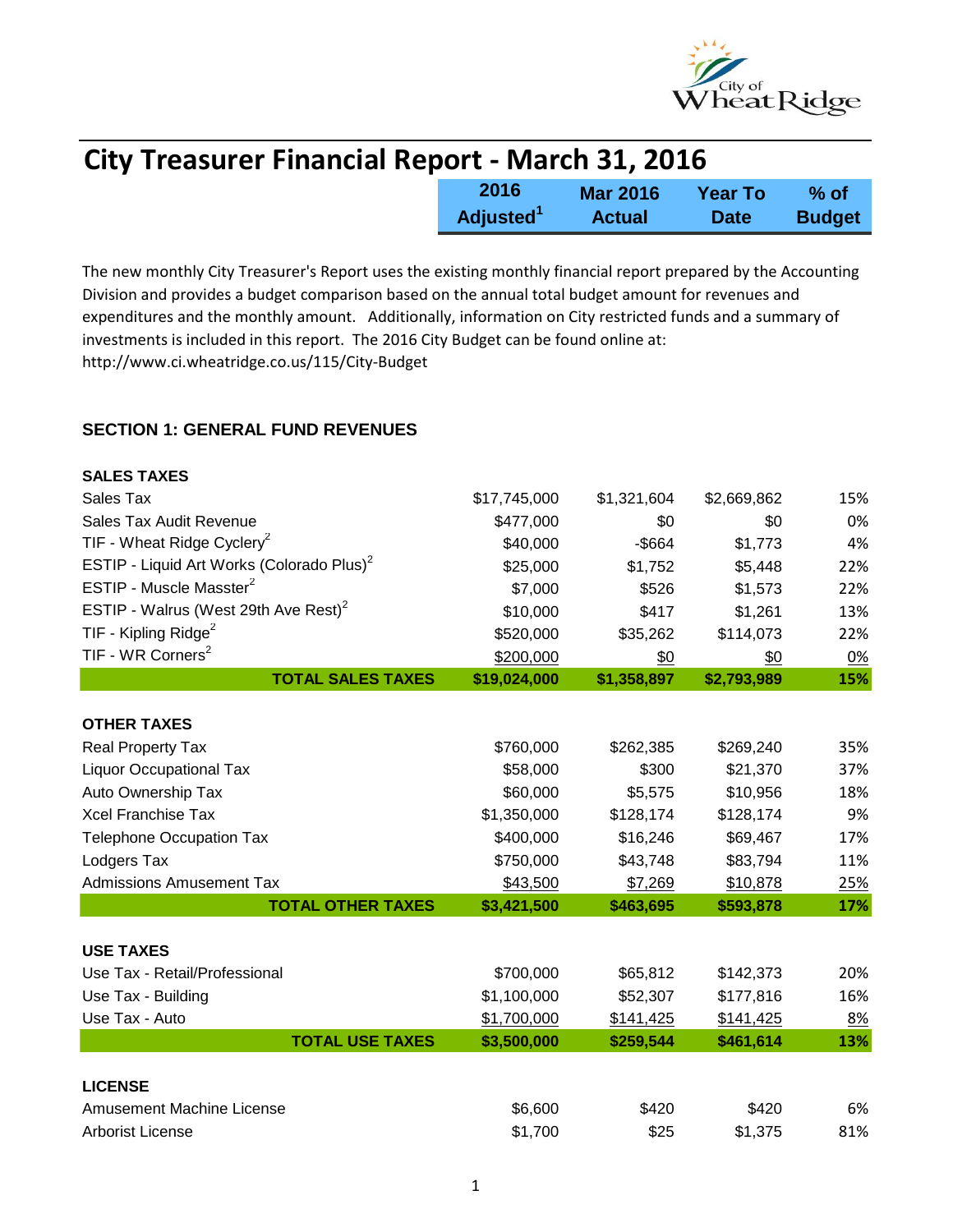

# **City Treasurer Financial Report - March 31, 2016**

|                                     | 2016                  | <b>Mar 2016</b> | <b>Year To</b> | $%$ of        |
|-------------------------------------|-----------------------|-----------------|----------------|---------------|
|                                     | Adjusted <sup>1</sup> | <b>Actual</b>   | <b>Date</b>    | <b>Budget</b> |
| <b>Contractors License</b>          | \$125,000             | \$10,975        | \$34,825       | 28%           |
| Liquor License Fee                  | \$18,000              | \$551           | \$3,458        | 19%           |
| <b>Building Permits</b>             | \$800,000             | \$39,096        | \$116,257      | 15%           |
| <b>Street Cut Permits</b>           | \$160,000             | \$50,362        | \$139,719      | 87%           |
| <b>Cable TV Permits</b>             | \$365,000             | \$0             | \$0            | 0%            |
| <b>Elevator Inspection Fees</b>     | \$28,000              | \$230           | \$27,600       | 99%           |
| Pawn Shop License Fees              | \$10,000              | \$0             | \$10,000       | 100%          |
| <b>Business License Fees</b>        | \$85,000              | \$6,511         | \$72,871       | 86%           |
| <b>TOTAL LICENSE</b>                | \$1,599,300           | \$108,170       | \$406,524      | 25%           |
| <b>INTERGOVERNMENTAL</b>            |                       |                 |                |               |
| Cigarette Tax                       | \$84,000              | \$7,549         | \$14,240       | 17%           |
| County Road and Bridge              | \$280,000             | \$0             | \$0            | 0%            |
| Arvada Ridge Redevelopment          | \$100,000             | \$100,000       | \$100,000      | 100%          |
| <b>Highway Users Tax</b>            | \$1,050,000           | \$82,202        | \$82,202       | 8%            |
| Motor Vehicle Registration          | \$119,000             | \$9,955         | \$19,658       | 17%           |
| Wheat Ridge Fire Radio              | \$31,500              | \$17,725        | \$17,725       | 56%           |
| E911 Reimbursements                 | \$59,500              | \$39,464        | \$39,464       | 66%           |
| <b>EPA Brownfields Grant</b>        | \$79,000              | \$17,964        | \$24,750       | 31%           |
| Police - CATPA Auto Theft Grant     | \$84,500              | \$13,614        | \$13,614       | 16%           |
| Police - Seat Belt Safety Grant     | \$2,500               | \$0             | \$0            | 0%            |
| Police - Drug Overtime Grant        | \$20,000              | \$0             | \$0            | 0%            |
| Police - Bryne Grant                | \$11,454              | \$0             | \$0            | 0%            |
| Police - Child Safety Grant         | \$5,000               | \$0             | \$0            | 0%            |
| Police - Ballistic Vest Grant       | \$7,500               | \$0             | \$0            | 0%            |
| Police - LEAF Grant                 | \$17,500              | \$2,607         | \$2,607        | 15%           |
| Police-HVIDE                        | \$11,500              | \$0             | \$693          | 6%            |
| Police-2016 Post Grant              | \$7,500               | <u>\$0</u>      | \$0            | 0%            |
| <b>TOTAL INTERGOVERNMENTAL</b>      | \$1,970,454           | \$291,080       | \$314,953      | 16%           |
|                                     |                       |                 |                |               |
| <b>SERVICES</b>                     |                       |                 |                |               |
| <b>Zoning Applications</b>          | \$42,400              | \$2,929         | \$4,541        | 11%           |
| <b>Planning Reimbursement Fees</b>  | \$3,000               | \$0             | \$226          | 8%            |
| <b>Engineering Fees</b>             | \$14,000              | \$700           | \$24,791       | 177%          |
| Misc. Zoning Fees                   | \$1,000               | \$0             | \$101          | 10%           |
| <b>Plan Review Fees</b>             | \$225,000             | \$12,217        | \$40,430       | 18%           |
| <b>Pavilion/Park Rental Revenue</b> | \$25,500              | \$3,500         | \$7,975        | 31%           |
| <b>Athletics Revenue</b>            | \$119,430             | \$9,041         | \$36,021       | 30%           |
| <b>Active Adult Center Revenue</b>  | \$202,600             | \$17,345        | \$44,248       | 22%           |
| <b>Parks Historic Facilities</b>    | \$21,500              | \$340           | \$2,190        | 10%           |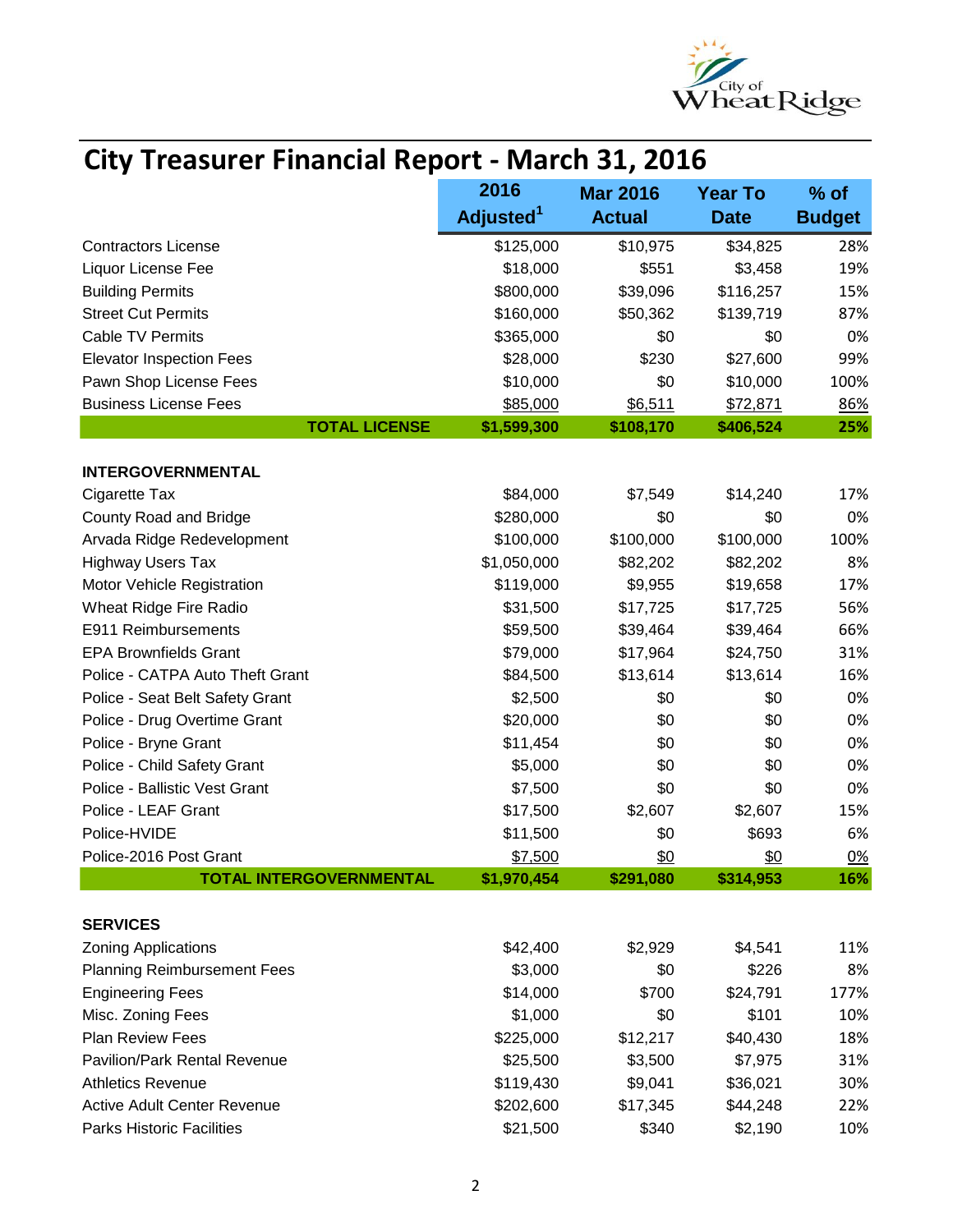

| <b>City Treasurer Financial Report - March 31, 2016</b> |  |
|---------------------------------------------------------|--|
|---------------------------------------------------------|--|

|                                     | 2016                  | <b>Mar 2016</b> | <b>Year To</b> | $%$ of        |
|-------------------------------------|-----------------------|-----------------|----------------|---------------|
|                                     | Adjusted <sup>1</sup> | <b>Actual</b>   | <b>Date</b>    | <b>Budget</b> |
| Gen. Prog. Revenue                  | \$166,510             | \$9,542         | \$34,398       | 21%           |
| Anderson Building Revenue           | \$11,000              | \$420           | \$2,225        | 20%           |
| <b>Outdoor Swimming Fees</b>        | \$146,100             | \$330           | \$400          | 0%            |
| Retail Marijuana Fees               | \$130,000             | \$11,496        | \$40,410       | 31%           |
| Police Report Fees                  | \$15,000              | \$1,132         | \$3,152        | 21%           |
| Pawn Shop Ticket Fees               | \$20,000              | \$3,983         | \$3,983        | 20%           |
| Sex Offender Registration           | \$7,000               | \$655           | \$2,110        | 30%           |
| <b>Police Drug Destruction Fees</b> | \$200                 | \$30            | \$40           | 20%           |
| <b>Police Fees</b>                  | \$5,000               | \$310           | \$1,093        | 22%           |
| Police Duty Reimbursement           | \$20,000              | \$2,340         | \$2,340        | <u>12%</u>    |
| <b>TOTAL SERVICES</b>               | \$1,175,240           | \$76,309        | \$250,672      | 21%           |
|                                     |                       |                 |                |               |
| <b>FINES &amp; FORFEITURES</b>      |                       |                 |                |               |
| <b>Municipal Court Fines</b>        | \$110,000             | \$12,356        | \$30,357       | 28%           |
| <b>Nuisance Violations Fees</b>     | \$50,000              | \$4,932         | \$6,461        | 13%           |
| <b>Handicap Parking Fees</b>        | \$750                 | \$0             | \$225          | 30%           |
| <b>Traffic</b>                      | \$425,000             | \$45,492        | \$124,257      | 29%           |
| General                             | \$60,000              | \$5,340         | \$12,838       | 21%           |
| Other                               | \$18,000              | \$269           | \$2,394        | 13%           |
| Parking                             | \$7,000               | \$385           | \$940          | 13%           |
| No Proof of Insurance               | \$15,000              | \$1,920         | \$4,698        | <u>31%</u>    |
| <b>TOTAL FINE &amp; FORFEITURES</b> | \$685,750             | \$70,694        | \$182,170      | 27%           |
| <b>INTEREST</b>                     |                       |                 |                |               |
| <b>Interest Earnings</b>            | \$50,000              | \$5,403         | \$9,719        | <u>19%</u>    |
| <b>TOTAL INTEREST</b>               | \$50,000              | \$5,403         | \$9,719        | 19%           |
|                                     |                       |                 |                |               |
| <b>OTHER</b>                        |                       |                 |                |               |
| Cable Peg Fees                      | \$38,000              | \$0             | \$0            | 0%            |
| Xcel Solar Garden Credits           | \$50,000              | \$4,675         | \$8,726        | 17%           |
| Miscellaneous Income                | \$485,000             | \$11,960        | \$30,962       | 6%            |
| <b>TOTAL OTHER</b>                  | \$573,000             | \$16,635        | \$39,688       | 7%            |
|                                     |                       |                 |                |               |
| <b>Total General Fund</b>           | \$31,999,244          | \$2,650,427     | \$5,053,207    | 16%           |
|                                     |                       |                 |                |               |
| <b>Fund Balance Carryover</b>       | \$8,271,981           | \$0             | \$8,951,966    |               |
| <b>Total Funds Available</b>        | \$40,271,225          | \$2,650,427     | \$14,005,173   |               |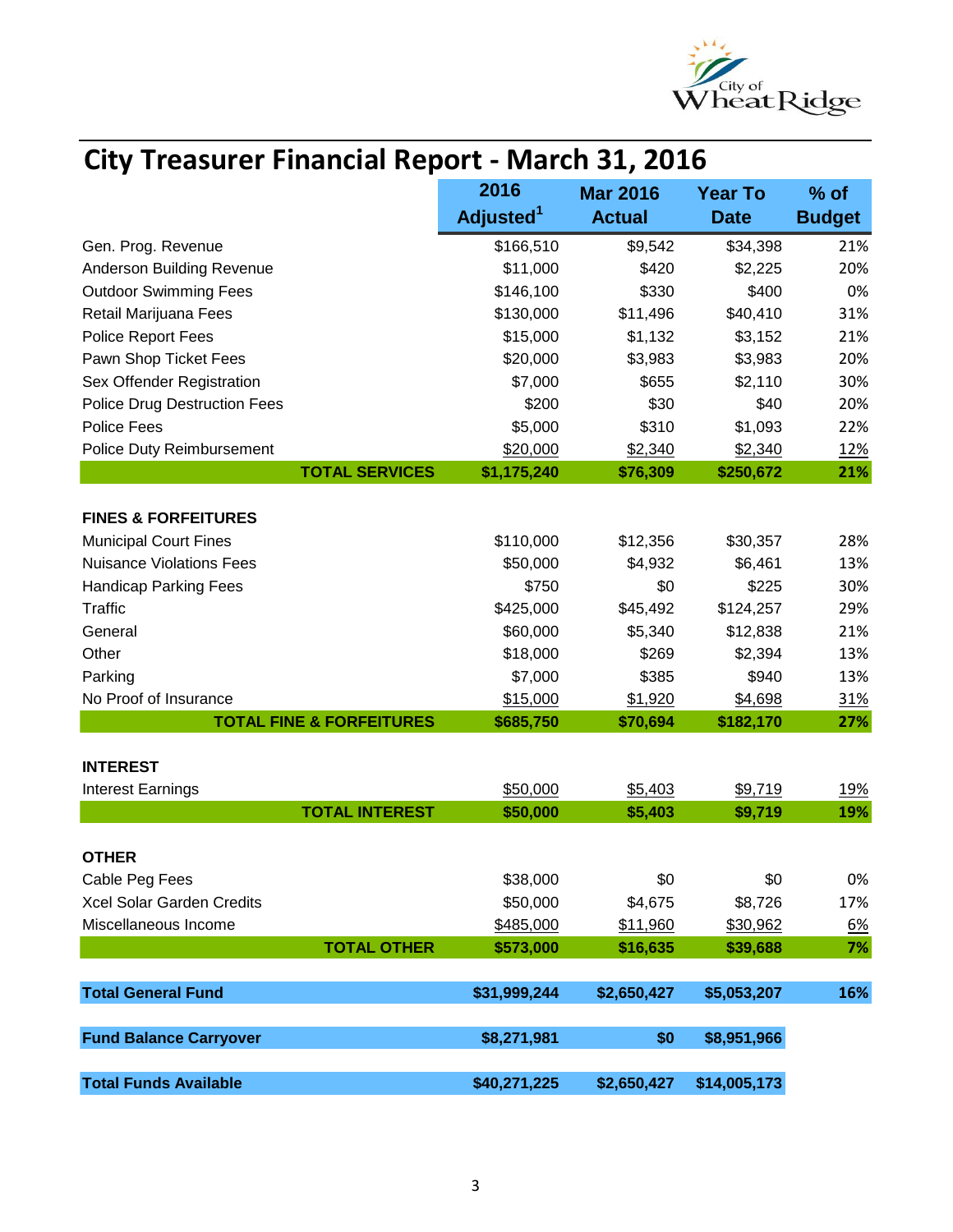

| <b>City Treasurer Financial Report - March 31, 2016</b> |                               |                                  |                               |                         |
|---------------------------------------------------------|-------------------------------|----------------------------------|-------------------------------|-------------------------|
|                                                         | 2016<br>Adjusted <sup>1</sup> | <b>Mar 2016</b><br><b>Actual</b> | <b>Year To</b><br><b>Date</b> | $%$ of<br><b>Budget</b> |
| <b>SECTION 2: GENERAL FUND EXPENDITURES</b>             |                               |                                  |                               |                         |
| Legislative                                             |                               |                                  |                               |                         |
| Legislative Services                                    | \$440,315                     | \$15,302                         | \$251,802                     | 57%                     |
| <b>Total</b>                                            | \$440,315                     | \$15,302                         | \$251,802                     | 57%                     |
| <b>City Manager's Office</b>                            |                               |                                  |                               |                         |
| <b>City Manager</b>                                     | \$304,925                     | \$35,802                         | \$73,977                      | 24%                     |
| <b>Economic Development</b>                             | \$1,760,378                   | \$87,037                         | \$545,210                     | 31%                     |
| <b>Total</b>                                            | \$2,065,303                   | \$122,839                        | \$619,187                     | 30%                     |
| <b>City Attorney</b>                                    |                               |                                  |                               |                         |
| <b>City Attorney</b>                                    | \$298,000                     | \$27,076                         | \$51,747                      | 17%                     |
| <b>Total</b>                                            | \$298,000                     | \$27,076                         | \$51,747                      | <b>17%</b>              |
| <b>City Clerk's Office</b>                              |                               |                                  |                               |                         |
| <b>City Clerk</b>                                       | \$156,199                     | \$7,924                          | \$32,263                      | 21%                     |
| <b>Total</b>                                            | \$156,199                     | \$7,924                          | \$32,263                      | 21%                     |
| <b>City Treasurer</b>                                   |                               |                                  |                               |                         |
| <b>City Treasurer</b>                                   | \$43,278                      | \$2,401                          | \$8,667                       | 20%                     |
| <b>Total</b>                                            | \$43,278                      | \$2,401                          | \$8,667                       | 20%                     |
| <b>Central Charges</b>                                  |                               |                                  |                               |                         |
| <b>Central Charges</b>                                  | \$3,182,356                   | \$188,069                        | \$1,171,783                   | 37%                     |
| <b>Total</b>                                            | \$3,182,356                   | \$188,069                        | \$1,171,783                   | 37%                     |
| <b>Municipal Court</b>                                  |                               |                                  |                               |                         |
| <b>Municipal Court</b>                                  | \$877,333                     | \$64,500                         | \$185,797                     | 21%                     |
| <b>Total</b>                                            | \$877,333                     | \$64,500                         | \$185,797                     | 21%                     |
| <b>Administrative Services</b>                          |                               |                                  |                               |                         |
| Administration                                          | \$366,636                     | \$26,456                         | \$85,266                      | 23%                     |
| Public Information                                      | \$314,656                     | \$18,793                         | \$73,317                      | 23%                     |
| Finance                                                 | \$302,449                     | \$16,937                         | \$62,414                      | 21%                     |
| <b>Human Resources</b>                                  | \$551,878                     | \$32,101                         | \$115,039                     | 21%                     |
| Sales Tax                                               | \$317,416                     | \$19,281                         | \$50,258                      | 16%                     |
| <b>Purchasing and Contracting</b>                       | \$123,176                     | \$8,175                          | \$23,792                      | 19%                     |
| Information Technology                                  | \$1,629,167                   | \$127,023                        | \$422,550                     | 26%                     |
| <b>Total</b>                                            | \$3,605,378                   | \$248,766                        | \$832,636                     | 23%                     |
| <b>Community Development</b>                            |                               |                                  |                               |                         |
| Administration                                          | \$216,267                     | \$16,968                         | \$48,931                      | 23%                     |
| Planning                                                | \$246,895                     | \$17,759                         | \$52,770                      | 21%                     |
| <b>Building</b>                                         | \$521,605                     | \$45,706                         | \$100,299                     | 19%                     |
| Long Range Planning                                     | \$225,736                     | \$50,247                         | \$67,486                      | 30%                     |
| <b>Total</b>                                            | \$1,210,503                   | \$130,680                        | \$269,486                     | 22%                     |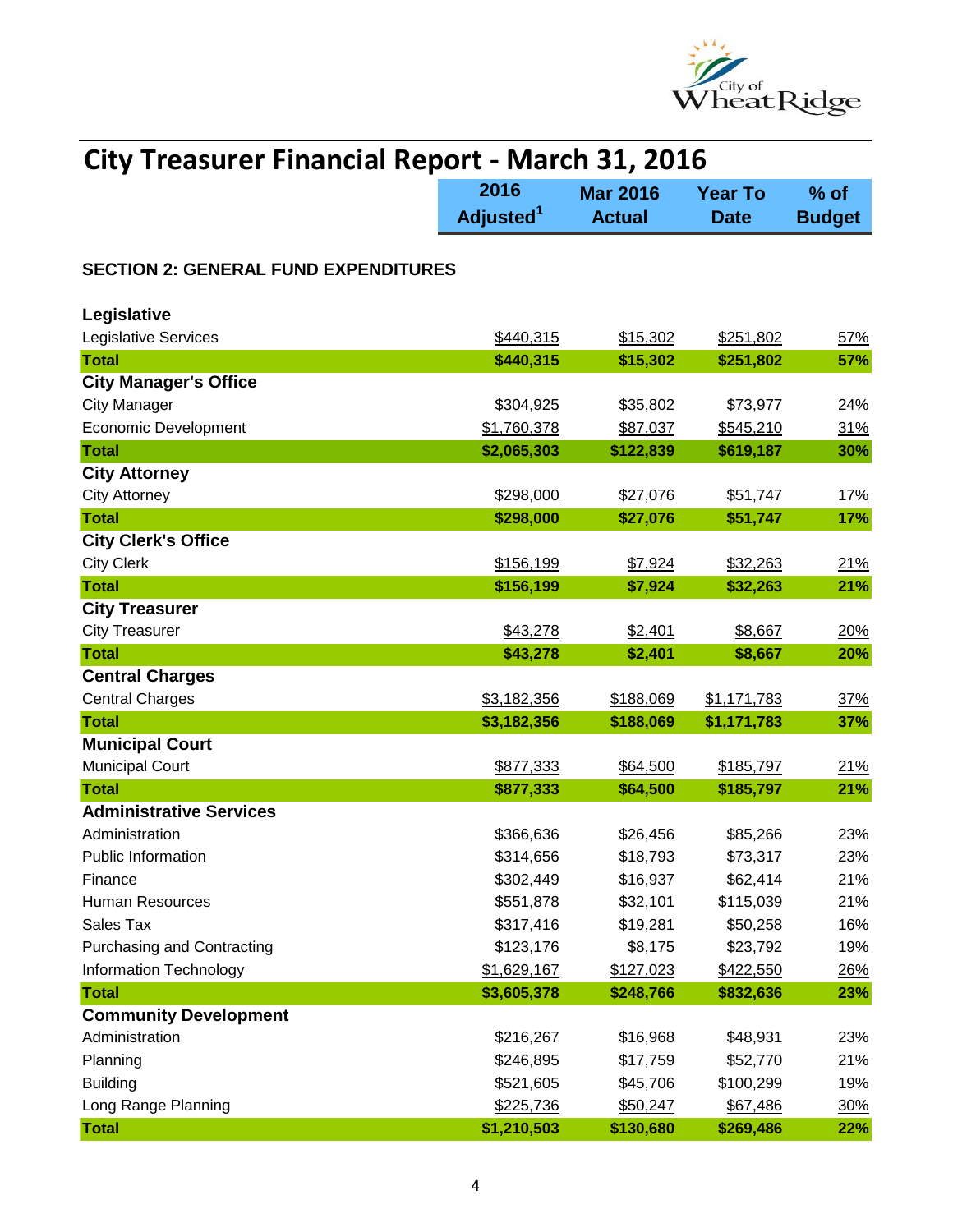

| City Treasurer Financial Report - March 31, 2016  |                       |                 |                |               |
|---------------------------------------------------|-----------------------|-----------------|----------------|---------------|
|                                                   | 2016                  | <b>Mar 2016</b> | <b>Year To</b> | $%$ of        |
|                                                   | Adjusted <sup>1</sup> | <b>Actual</b>   | <b>Date</b>    | <b>Budget</b> |
| <b>Police</b>                                     |                       |                 |                |               |
| Administration                                    | \$864,206             | \$50,469        | \$190,023      | 22%           |
| Grants                                            | \$129,072             | \$10,747        | \$30,865       | 24%           |
| <b>Community Services Team</b>                    | \$407,860             | \$19,038        | \$128,205      | 31%           |
| <b>Communications Center</b>                      | \$924,709             | \$54,269        | \$162,547      | 18%           |
| <b>Crime Prevention Team</b>                      | \$237,644             | \$19,275        | \$58,445       | 25%           |
| Records Team                                      | \$358,915             | \$26,503        | \$82,492       | 23%           |
| <b>Training and Accreditation</b>                 | \$301,479             | \$27,035        | \$63,487       | 21%           |
| Patrol                                            | \$4,058,146           | \$344,254       | \$1,034,731    | 25%           |
| <b>Investigations Bureau</b>                      | \$2,221,217           | \$155,136       | \$493,509      | 22%           |
| Crime & Traffic Team                              | \$440,285             | \$30,168        | \$89,685       | 20%           |
| <b>Total</b>                                      | \$9,943,533           | \$736,894       | \$2,333,989    | 23%           |
| <b>Public Works</b>                               |                       |                 |                |               |
| Administration                                    | \$146,869             | \$11,426        | \$34,927       | 24%           |
| Engineering                                       | \$1,092,226           | \$79,581        | \$263,549      | 24%           |
| Operations                                        | \$3,573,839           | \$270,119       | \$586,297      | <u>16%</u>    |
| <b>Total</b>                                      | \$4,812,934           | \$361,126       | \$884,773      | 18%           |
| <b>Parks and Recreation</b>                       |                       |                 |                |               |
| Administration                                    | \$246,969             | \$18,427        | \$57,495       | 23%           |
| Recreation                                        | \$213,364             | \$13,986        | \$49,995       | 23%           |
| Parks Maintenance                                 | \$1,481,461           | \$55,834        | \$177,753      | 12%           |
| Forestry                                          | \$440,183             | \$13,055        | \$40,166       | 9%            |
| <b>Natural Resources</b>                          | \$317,021             | \$12,948        | \$38,496       | 12%           |
| Anderson Building                                 | \$42,900              | \$2,863         | \$6,601        | 15%           |
| Athletics                                         | \$192,379             | \$13,326        | \$38,610       | 20%           |
| <b>General Programs</b>                           | \$290,617             | \$10,928        | \$41,227       | 14%           |
| <b>Outdoor Pool</b>                               | \$389,928             | \$365           | \$1,336        | 0%            |
| <b>Active Adult Center</b>                        | \$580,758             | \$42,699        | \$112,142      | 19%           |
| <b>Historic Buildings</b>                         | \$92,796              | \$3,007         | \$9,052        | 10%           |
| <b>Facility Maintenance</b>                       | \$462,539             | \$21,568        | \$68,275       | <u>15%</u>    |
| <b>Total</b>                                      | \$4,750,915           | \$209,005       | \$641,148      | 13%           |
|                                                   |                       |                 |                |               |
| <b>Total General Fund</b>                         | \$31,386,047          | \$2,114,581     | \$7,283,278    | 23%           |
| <b>Transfers to Special Revenue Funds</b>         | \$3,065,785           | \$890,785       | \$890,785      |               |
| <b>Total General Fund With Transfers</b>          | \$34,451,832          | \$3,005,366     | \$8,174,063    |               |
| <b>Excess of revenues over/under expenditures</b> | \$2,452,588           | \$354,939       | \$3,120,856    |               |

## **City Treasurer Financial Report - March 31, 2016**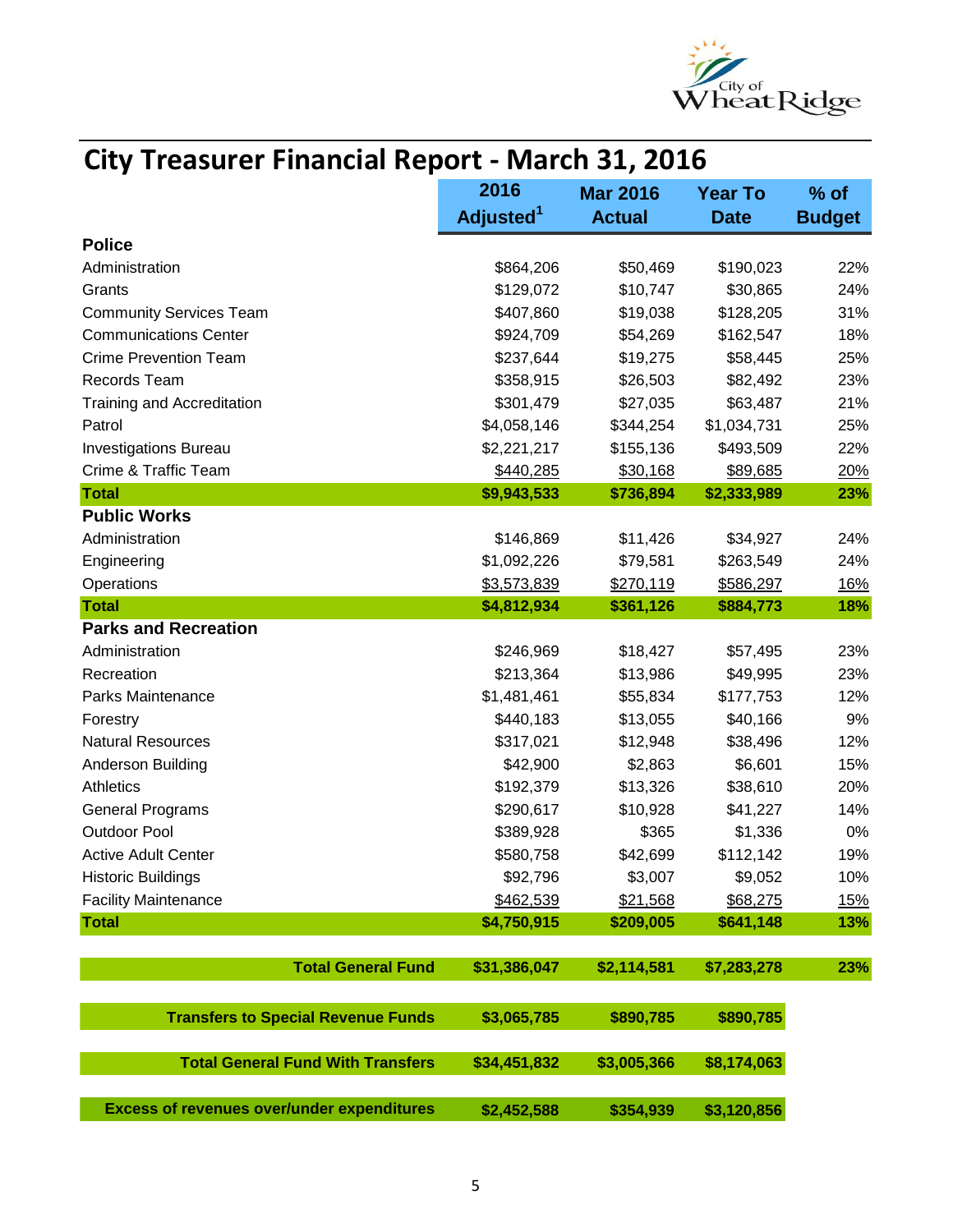

| <b>City Treasurer Financial Report - March 31, 2016</b> |                               |                                  |                        |                         |
|---------------------------------------------------------|-------------------------------|----------------------------------|------------------------|-------------------------|
|                                                         | 2016<br>Adjusted <sup>1</sup> | <b>Mar 2016</b><br><b>Actual</b> | Year To<br><b>Date</b> | $%$ of<br><b>Budget</b> |
| <b>SECTION 3: RESTRICTED FUNDS</b>                      |                               |                                  |                        |                         |
| <b>Fund Balance Ending</b>                              | \$5,819,393                   |                                  | \$5,831,110            |                         |
| <b>Reserved for Emergencies<sup>3</sup></b>             | \$1,078,000                   | \$1,078,000                      | \$1,078,000            |                         |
| <b>Reserved for Channel 84</b>                          | \$202,496                     | \$202,496                        | \$202,496              |                         |
| <b>Unrestricted Fund Balance</b>                        | \$4,538,897                   |                                  | \$4,550,614            |                         |
| <b>Unrestricted Fund Balance</b>                        | 14.5%                         |                                  |                        |                         |

## **SECTION 4: SPECIAL REVENUE FUNDS EXPENDITURES**

**Capital Improvement Program (CIP)**

| Expenditures                     |                           | \$8,324,587   | \$194,957       | \$269,849       |    |
|----------------------------------|---------------------------|---------------|-----------------|-----------------|----|
|                                  |                           |               |                 |                 |    |
|                                  | <b>TOTAL EXPENDITURES</b> | \$8,324,587   | \$194,957       | \$269,849       | 3% |
|                                  |                           |               |                 |                 |    |
| <b>Public Art Fund</b>           |                           |               |                 |                 |    |
| Expenditures                     |                           | $\frac{$0}{}$ | $\frac{60}{20}$ | $\frac{60}{50}$ |    |
|                                  | <b>TOTAL EXPENDITURES</b> | \$0           | \$0             | \$0             |    |
|                                  |                           |               |                 |                 |    |
| <b>Police Investigation Fund</b> |                           |               |                 |                 |    |
| Expenditures                     |                           | \$48,536      | <u>\$0</u>      | $\frac{$0}{}$   |    |
|                                  | <b>TOTAL EXPENDITURES</b> | \$48,536      | \$0             | \$0             |    |
|                                  |                           |               |                 |                 |    |
| <b>Open Space Fund</b>           |                           |               |                 |                 |    |
| Expenditures                     |                           | \$2,456,202   | \$55,809        | \$155,458       |    |
|                                  | <b>TOTAL EXPENDITURES</b> | \$2,456,202   | \$55,809        | \$155,458       | 6% |
|                                  |                           |               |                 |                 |    |
| <b>Municipal Court</b>           |                           |               |                 |                 |    |
| Expenditures                     |                           | \$29,000      | \$0             | \$1,103         |    |
|                                  | <b>TOTAL EXPENDITURES</b> | \$29,000      | \$0             | \$1,103         | 4% |
|                                  |                           |               |                 |                 |    |
| <b>Conservation Trust</b>        |                           |               |                 |                 |    |
| <b>Expenditures</b>              |                           | \$585,035     | \$50,235        | \$50,235        |    |
|                                  | <b>TOTAL EXPENDITURES</b> | \$585,035     | \$50,235        | \$50,235        |    |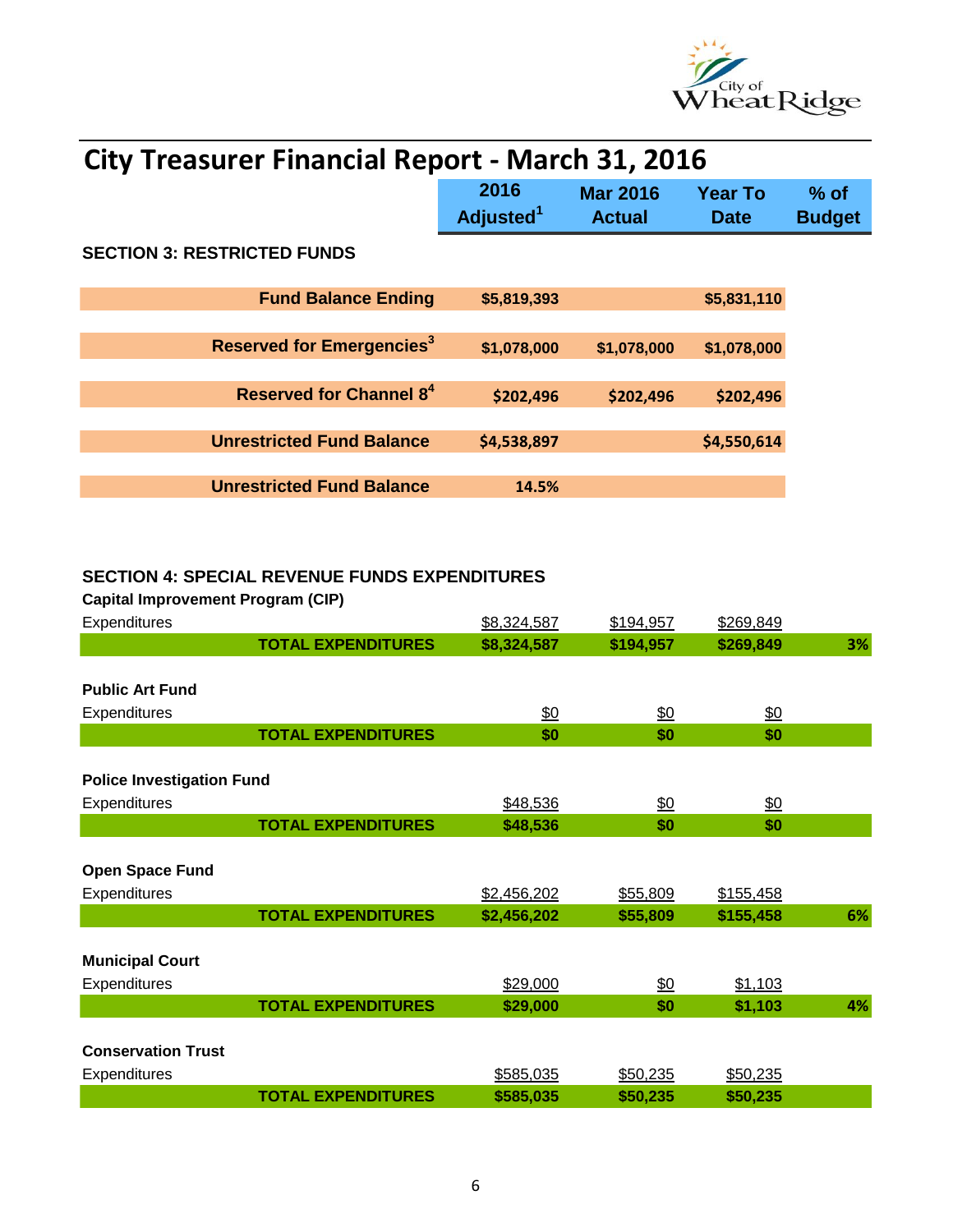

| <b>City Treasurer Financial Report - March 31, 2016</b>       |                               |                                  |                               |                         |
|---------------------------------------------------------------|-------------------------------|----------------------------------|-------------------------------|-------------------------|
|                                                               | 2016<br>Adjusted <sup>1</sup> | <b>Mar 2016</b><br><b>Actual</b> | <b>Year To</b><br><b>Date</b> | $%$ of<br><b>Budget</b> |
| <b>Capital Equipment Replacement Fund</b>                     |                               |                                  |                               |                         |
| Expenditures                                                  | \$432,509                     | \$0                              | \$12,057                      |                         |
| <b>TOTAL EXPENDITURES</b>                                     | \$432,509                     | \$0                              | \$12,057                      | 3%                      |
|                                                               |                               |                                  |                               |                         |
| <b>Crime Prevention/Code Enforcement Fund</b><br>Expenditures | \$408,016                     | \$31,678                         | \$91,942                      |                         |
| <b>TOTAL EXPENDITURES</b>                                     | \$408,016                     | \$31,678                         | \$91,942                      | 23%                     |
|                                                               |                               |                                  |                               |                         |
| <b>Recreation Center</b>                                      |                               |                                  |                               |                         |
| Expenditures<br><b>TOTAL EXPENDITURES</b>                     | \$2,382,401<br>\$2,382,401    | \$173,891<br>\$173,891           | \$511,636<br>\$511,636        | 21%                     |
|                                                               |                               |                                  |                               |                         |
| <b>SECTION 5: SPECIAL REVENUE FUNDS REVENUES</b>              |                               |                                  |                               |                         |
| <b>Capital Improvement Program (CIP)</b>                      |                               |                                  |                               |                         |
| Revenues                                                      | \$6,073,345                   | \$1,529,769                      | \$2,377,452                   |                         |
| <b>TOTAL REVENUES</b>                                         | \$6,073,345                   | \$1,529,769                      | \$2,377,452                   | 39%                     |
|                                                               |                               |                                  |                               |                         |
| <b>Public Art Fund</b><br>Revenues                            | \$96,340                      | \$571                            | \$77,153                      |                         |
| <b>TOTAL REVENUES</b>                                         | \$96,340                      | \$571                            | \$77,153                      | 80%                     |
|                                                               |                               |                                  |                               |                         |
| <b>Police Investigation Fund</b>                              |                               |                                  |                               |                         |
| Revenues                                                      | \$68,216                      | \$21                             | \$92,863                      |                         |
| <b>TOTAL REVENUES</b>                                         | \$68,216                      | \$21                             | \$92,863                      | 136%                    |
| <b>Open Space Fund</b>                                        |                               |                                  |                               |                         |
| Revenues                                                      | \$1,717,239                   | \$128,748                        | \$1,353,673                   |                         |
| <b>TOTAL REVENUES</b>                                         | \$1,717,239                   | \$128,748                        | \$1,353,673                   | 79%                     |
|                                                               |                               |                                  |                               |                         |
| <b>Municipal Court</b><br>Revenues                            |                               |                                  |                               |                         |
| <b>TOTAL REVENUES</b>                                         | \$107,622<br>\$107,622        | \$2,275<br>\$2,275               | \$90,004<br>\$90,004          | 84%                     |
|                                                               |                               |                                  |                               |                         |
| <b>Conservation Trust</b>                                     |                               |                                  |                               |                         |
| Revenues                                                      | \$515,878                     | \$73,491                         | \$525,708                     |                         |
| <b>TOTAL REVENUES</b>                                         | \$515,878                     | \$73,491                         | \$525,708                     | 102%                    |